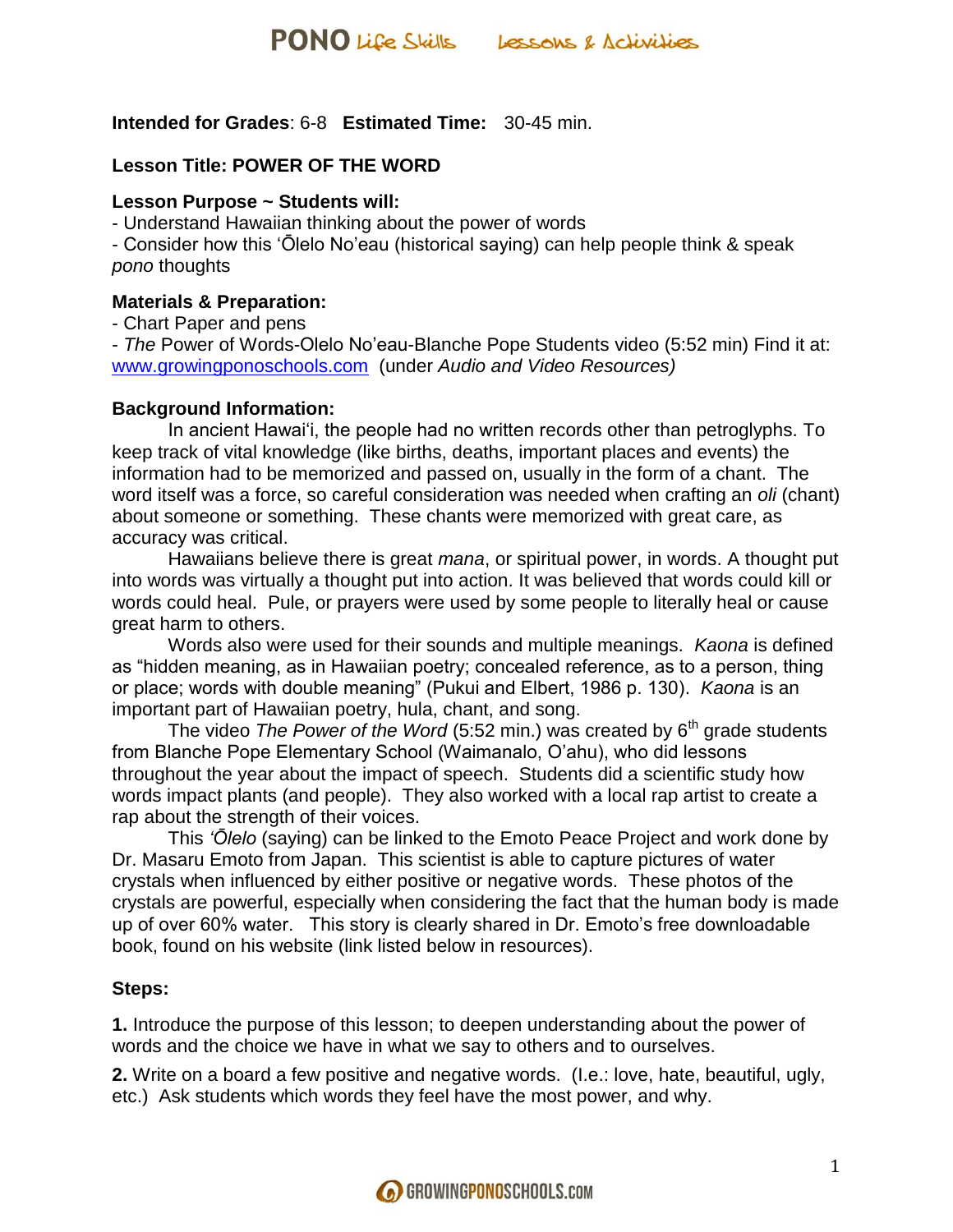**3.** Share the *'Ōlelo No'eau* (sign below) and discuss some background information about Hawaiian thinking and the power of speech. Invite students to share anything they know about this topic and have heard from their *kupuna* (grandparents) or others about the power of words.

**4.** Introduce the P*ower of the Word* video and who created it (see Background Information). Share that the video is in three sections, and each student is going to remember information about one of the three sections to discuss with others.

**5.** Ask students to count off 1-2-3; tell students they are going to be asked to answer two questions after seeing the video (write on board):

- 1. What message stood out? *(Main idea(s) the creators wanted you to get)*
- 2. How does this message relate to yourself and others?
- **6.** Assign students sections to share about afterwards; encourage note-taking: #1's will pay close attention to the first section about the science experiment. #2's will pay close attention when students were learning a rap. #3's will focus on the final section after the rap.

 Invite students to take notes if that helps them remember while watching the video one, or even two times. (Video is under 6 min.)

**7.** Debrief by having students share about the section they were assigned to discuss. Triads can be formed so students taking notes on the three parts can talk story. Create a summary together of what the creators wanted people to learn, experience, or feel.

**8.** You can continue this lesson by selecting one of the following activities:

 **a.** Divide students into two groups and provide them with chart paper and pens. Group 1 makes two lists: *What is pono? & What are not pono words?* Group 2 makes two lists: *What is not pono? & What are pono words?*

Facilitate a discussion about these lists, including similarities and differences. Discuss how these words feel and the impact they have on ourselves and others

**b**. Explore the Emoto Project website; read the children's book and other resources to learn how words impact water <http://www.geocities.jp/emotoproject/english/home.html> (Free download for children's book; upload ahead of time)

 **c.** Think about ways this Ōlelo No'eau could be shared with more students as well as with others. Consider who might benefit and what might be of interest for students to do. Ideas might include:

 \* Create a video or radio public service announcement. Students can brainstorm interesting ways to help people understand this Ōlelo No'eau, and then create a video or radio public service announcement

 \* Create small posters with this 'Ōlelo and images to hang on community bulletin boards and around the school.

 \* Have students write raps, songs, slam poetry, or short stories about the power of words; plan a time to share these creations at a family event at school or to younger students.

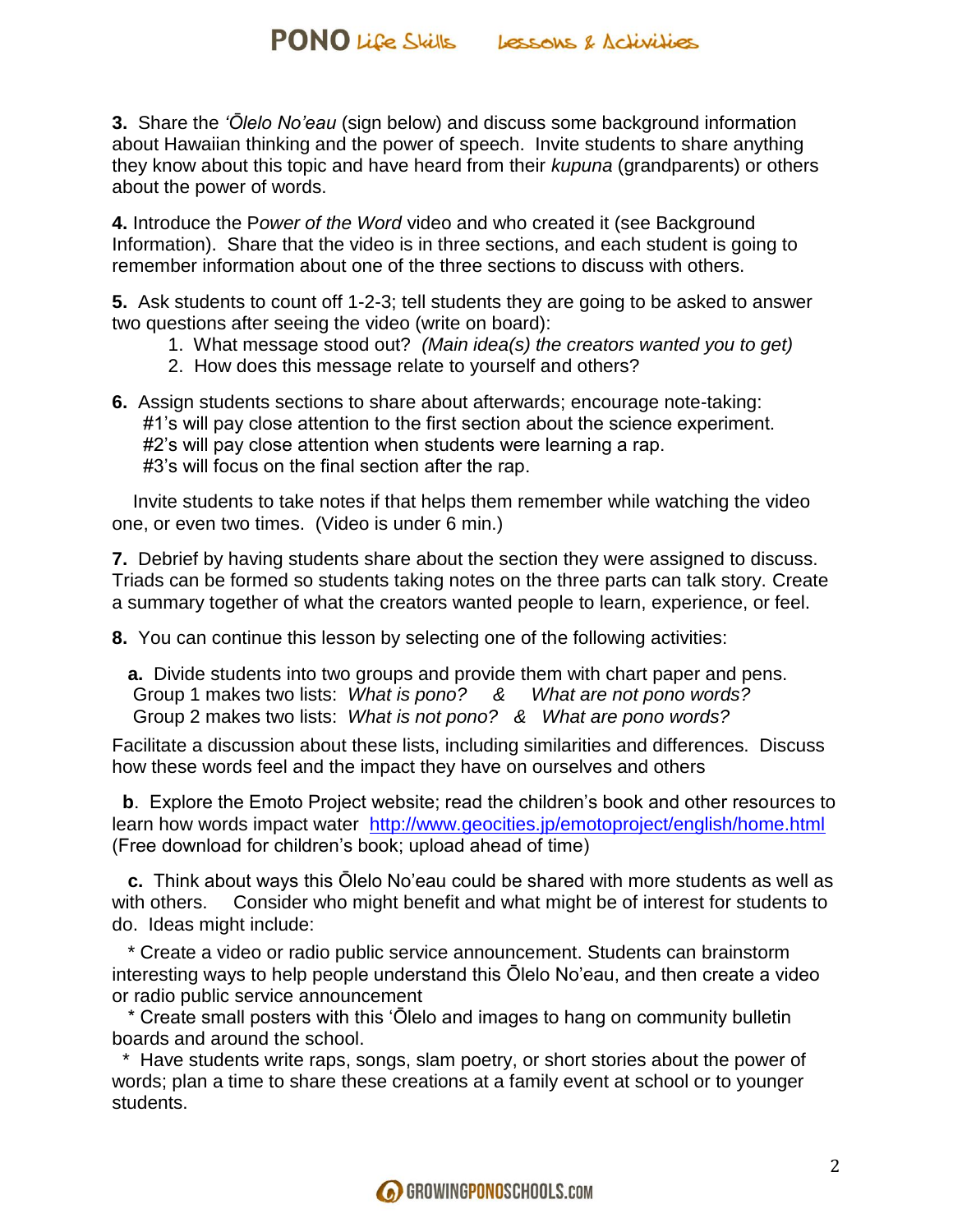\* Invite *kupuna* (elders) or Hawaiian cultural practitioners to become guest speakers. Ask them to share stories about the power of words as well as values that they find important to live by.

#### **Reflection Questions:**

\* Why is it important to understand the power of words?

\* What is one thing you can do to try your best to be *pono* (impeccable) with what you say to others and to yourself?

#### **Resources:**

<http://www.coffeetimes.com/words.htm>*(Words of Power - Hawaiian chants and Language)* <http://mauinow.com/2010/12/09/hawaiian-traditional-medicine/> <http://www.highexistence.com/water-experiment/>